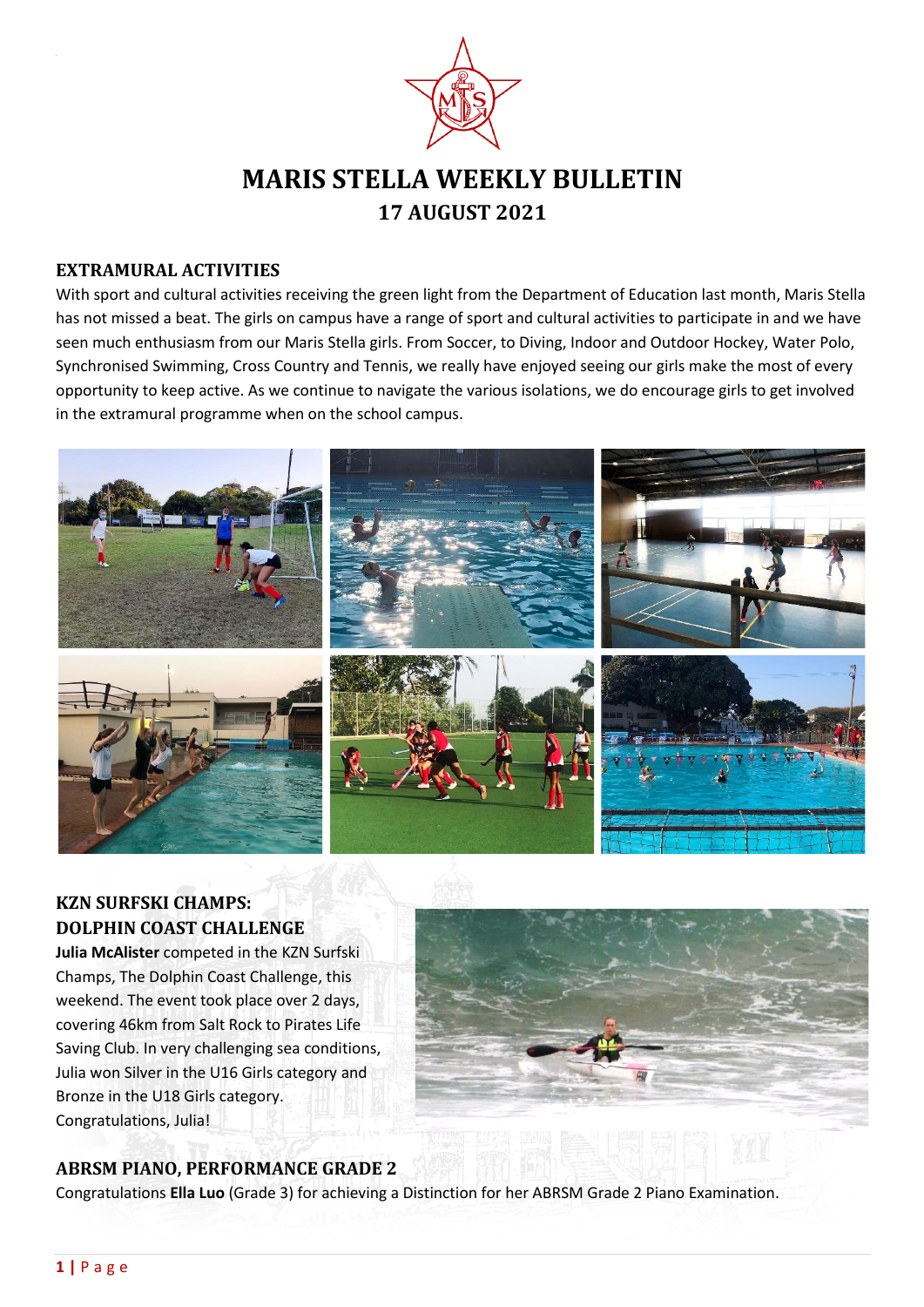## **COVID-19 TIMEFRAMES & TESTING PROTOCOLS**

*At Maris Stella, we follow the Department of Education's Standard Operating Procedures document, as well as other Covid-19 regulations, and the applicable details can be summarised as follows:*

#### **TIMEFRAMES**

- 1. If someone in the pupil's family has been in contact with a person who tests positive: There is no need for the pupil to isolate. She will only need to isolate if she herself has been in contact with a person who tests positive.
- 2. If a pupil is in contact with someone who tests positive, but they do not live in the same house: The pupil will need to isolate for 10 days from the time they were in contact.
- 3. If someone in the pupil's household tests positive: The pupil will need to isolate for 14 days from the last contact with the family member.
- 4. If a pupil tests positive:

She may only return to school after 10 days of being asymptomatic (no Covid symptoms at all). The symptom used as a measure of being 'symptomatic' is a fever. Fatigue or aches and pains would not be considered as symptoms because those can linger for some time.

#### **TESTING**

1. Antigen Rapid Test:

This is only valid if it is positive. A negative result is not seen as being reliable as false negative results are common. Maris Stella would not ask for an antigen test to be conducted for any pupil.

2. Re-testing:

Maris Stella would not ask any pupil or staff member to re-test after testing positive. If a pupil has been retested and the result is negative, the isolation period in the policy document stands. The pupil may not return to school earlier than the required isolation days.

3. Testing for a suspected case:

If a family member has gone for a Covid test, one would assume that they suspect they might have Covid. In this instance, a pupil should not come into school until the test result returns as negative. This would not apply for people who are having a Covid test simply for travel or pre-medical screening purposes.

| <b>DATES TO DIARISE</b><br>WEEK <sub>2</sub> |                                     |  |
|----------------------------------------------|-------------------------------------|--|
|                                              |                                     |  |
| 18 August                                    | Pre-School Grandparents Dress Up    |  |
|                                              | WEEK 1                              |  |
| 23 - 27 August                               | Grade 4 - 11 Individual Photographs |  |
| 25 August                                    | Hooked on Books Pre-School Show     |  |